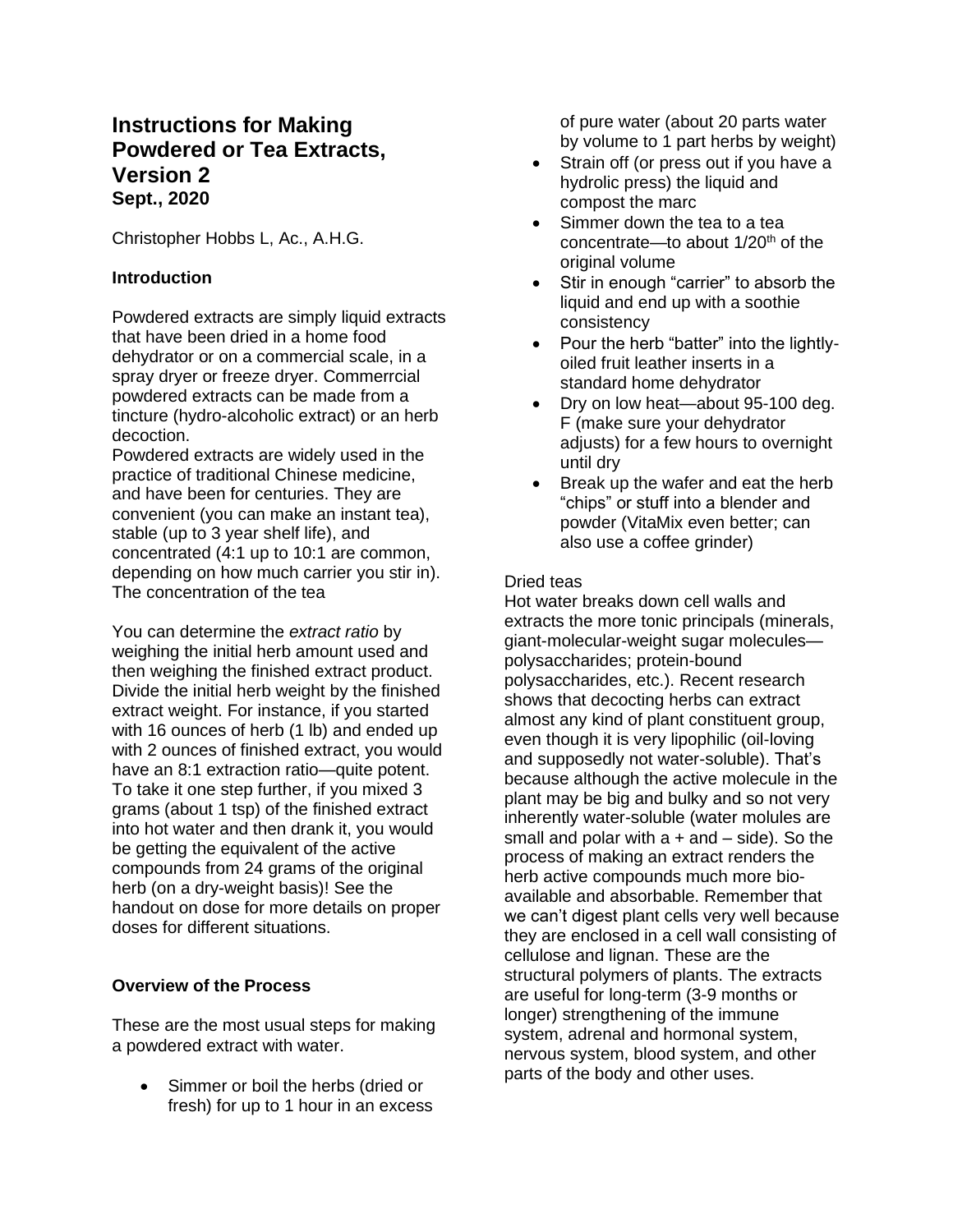## **More Specific Instructions**

1. Place the dried herbs in a large pot in the ratio of 1 part herbs (by weight) to 15 parts of water (by volume), depending on how dense and bulky the herb is. For instance, 1 ounce of dried (and powdered if possible) herbs to 15- 20 ounces of water. Better to use dried herbs and weigh everything on a "dry weight basis" then you can calculate the extraction ratio which will tell you how concentrated the finished extract powder is.

The reason for always using dried herb is because you are always comparing "apples to apples," all dried herbs are mostly devoid of water which is an unknown quantity because plants vary in their water content. Many fresh plants will also start losing water after they are picked and stored in the refrigerator for instance making it even more difficult to calculate the finished extract strength.

I recommend trying this process out with the smallest possible amount of herb in case something goes wrong. For instance, try a moderately heavy dried root like astragalus (immune), ashwagandha (calming adaptogen), or dried ginger rhizome (warm up digestion and relieve upset stomach, nausea). Start with about 28 grams (1 ounce) of dried herb to about 15 ounces (about 2 cups) of filtered water.

- 2. Simmer for 1-2 hours with the lid off. until a dark, strong tea is created and the amount of water is reduced by at least 1/4; let cool until warm.
- 3. If you don't mind that the finished extract powder has some insoluble herb particles in it when you make an instant tea then you can use Method A. I usually don't care. The particles typically migrate to the bottom of the cup, or I just swallow them because they are soft by the time they have been cooked. This kind of extract powder will be the most potent (about 1/3 more constituents in

the finished extract powder) because you are saving all of the herb instead of drying the liquid that has the constituents that come out into the tea water.

Of course if you are packing the extract into "00" caps (that can contain about 400-500 mg of the extract) then herb particles don't matter because they are inside the capsule.

If you want to make an herb powder that is completely soluble in water leaving no particles, for an instant tea, then use Method B.

## Method A

- 4. Blend up the warm or cool tea + marc (boiled herb) until creamy. The liquid should be a smoothie-like consistency. If it is too watery, then simmer more of the water off because then it will take too long in the dryer to become completely dry.
- 5. When the "tea concentrate" (the dark finished tea  $+$  marc) is the right consistency, pour the "herb batter" into the lightly-oiled (olive oil) fruit leather trays in a food dehydrator and dehydrate at about 95-98 deg. F. which might take an hour or several hours.
- 6. Pull off the "herb leather" wafer, break it up into pieces and put into a coffee grinder (or blender with a pint canning jar screwed onto the blender base with the blades). Blend or grind until you have a fine powder.
- 7. Weigh the finished extract tea powder. It should weigh about the same as the starting dried herb because you still have all of the herb left and you simply got rid of all the water.
- 8. Say the above example weighs 28 grams at the end. Then  $28/28 = 1$ . So you made a 1:1 tea concentrate. But say after the boiling is done and it has cooled, you took out about ½ of the cooked herb, then blend and dry. Then you will end up with all of the constituents of the original herb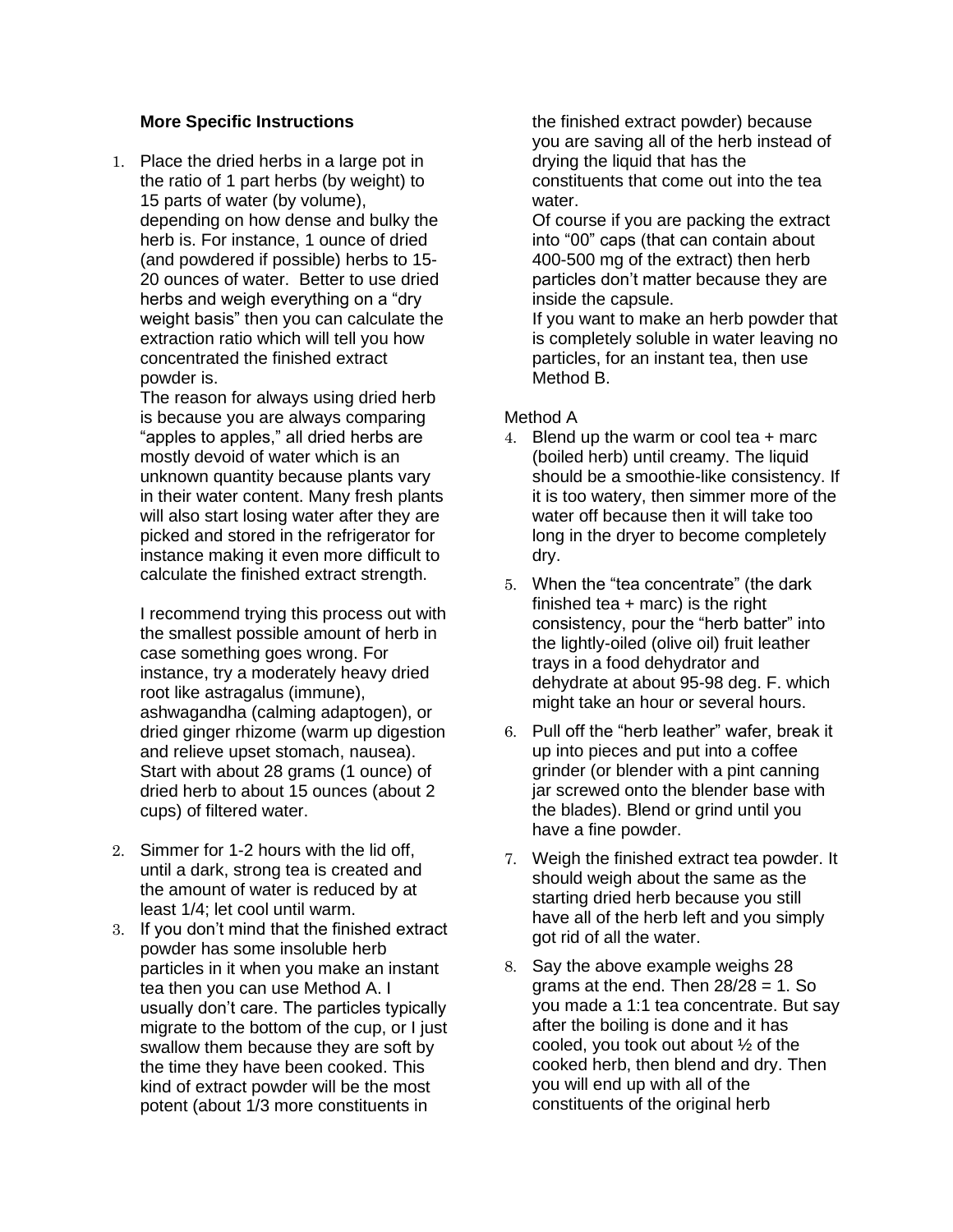concentrated in only 14 grams of tea powder. Then you have made a 2:1 tea concentrate powder. That means that if the traditional daily dose of the herb is about 10 grams of say astragalus as a tonic herb, instead of having to pack 10 grams into "00" caps = about 20 capsules or more ("00" capsules hold about 400 to 500 mg), you would only need 10 capsules/day (5 twice daily) to get the same concentration and effects. What if you left only 1/4 of the marc at the end for the cooking/concentrated process, then blended and dried it? Then the finished product would be a 4:1 extract and you would only need to take 5 capsules/day to get the same amount of active constituents and effects as 20 capsules of the tea extract made by retaining all of the original cooked herb. Much better.

9. Remember that your tea concentrate (or instant tea concentrate) will keep in an airtight jar for up to 3 years, and many, if not most of the constituents will be stable. And don't forget that the concentrate is much better absorbed and assimilated (maybe up to 2 x) than if you just powdered the original dried herb and packed into capsules. Some herb products on the market are just that….dried herbs ground up to a fine powder and packed into caps or pressed into tablets.

If you are buying an herb or herb formula in capsule or tablet form, make sure the product contains extracts (and they should indicate the extraction ratio, such as 4:1 or 5:1) and not just ground up herbs. You will often get more value, but not always. When you make your own and you use the cooked herb for the carrier (the herb absorbs the liquid tea concentrate and "carries" the active constituents, giving the extract body, as I have outlined above, then you will get much more potency and value for your herb dollar. However, some companies may say they contain a 5:1 herb extract, but the extract can have added "fillers"

such as maltodextrin and so you may only be getting about ½ of what you think you are, or less! This a fairly common practice unfortunately.

10. \*\*A note here. Let's recap the benefits of making dried teas. For one thing when you pack the dried tea powder into capsules you only have to take a little more than  $\frac{1}{2}$  the amount to get a similar effect. If you are swallowing capsules daily, then having to take 4 instead of 8 is a real benefit, especially over the long-term for chronic ailments, or for tonic formulas with astragalus, reishi and other herbs which are usually taken for months at a time.

Because you have broken down the cell walls of the herb and released a lot of the active compounds into the tea, these constituents will be a lot more bioavailable as well. Plus after boiling you will kill any microbes that may have been on the original dried herb. I happen to know that high "micro" counts in dried (even organical) herbs is common.

Lastly, if you remove most all of the marc after boiling well and getting a dark tea (make sure to squeeze out any liquid you can in the wet marc you remove), say, only about 2 grams of the marc back in, then blend (in a  $\frac{1}{2}$  pint jar with the blender blades screwed onto it, and dehydrate for the first trial, the finished tea extract will then be  $10/2 =$ 5:1. That means the finished extract contains about 5 x as much active constituents as the original herb and is much more bioavailable. If you are going to make the extract this concentrated, you are better off starting with more water and more herb.

For instance if you want to make the 5:1 extract, start with 4 x as much water and herb...40 grams of herb in 160 mL of water. This is about 1 and ½ ounces to 5 ½ ounces of water.

After you try it out and all works well, then you can make much larger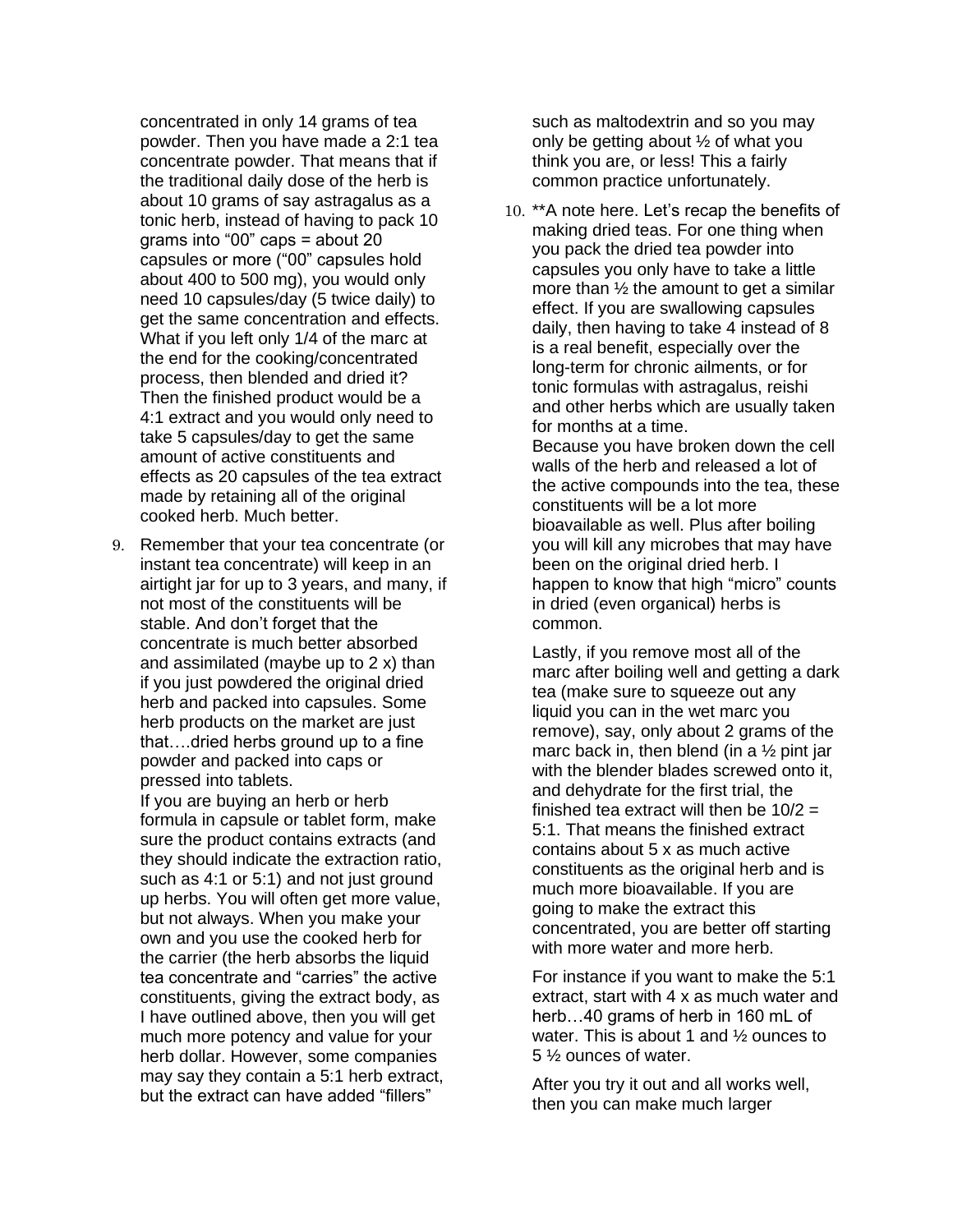volumes, for instance you could round down and just use the formula:

\*\*1 ounce of herb to 5 ounces of water, so 8 ounces of herb (1/2 pound) to 40 ounces (5 cups) of water. If you like the extract and you are taking it frequently, you can start with 1 lb of herb to 10 cups of water. Simmer it down to a thick liquid as before and use method A or B to make a powder.

Note: remember that the amount of water you add to the initial tea-making process will not determine the extract ratio such as 5:1. Only the amount of herb you leave in the tea concentrate at the end after extracting most of the herb's constituents will determine the extraction ratio. At the end of the day you can figure out the extraction rato (and thus how cnentrated the finished extract is) using this formula:

(amount in grams or ounces of the herb you started with) / (amount of dried herb concentrate in grams or ounces you have at the end of the process, the finished product)

For instance if you started with 8 ounces of herb and you finished at the end with 2 ounces of dried tea extract then the extraction ratio is 4:1, which is one industry standard.

The point here is that if you want to make a much stronger extract, take more ¼ up to 3/4 of the cooked herb out of the pot after it is thoroughly boiled and you have a dark tea. Then simmer down until not much water is left, but enough to blend what herb you left in to make a smoothie-like consistency. Then dehydrate as above. Then you can recalculate

11. Storage: store the powder in an air-tight canning jar. You can tape a waterabsorbant pad inside the top lid to prevent water-buildup if you find your

extract is absorbing water and becoming a hardened mass. This may happen over months if you live in a place like Florida with a high ambient humidity.

#### Method B

- 12. Remove most or all (if a stronger extract is desired) of the boiled herbs, press all the water out of them that is possible; add this water back into the pot with the original tea.
- 13. Set the marc (spent herb) aside. At this point you could do a "double extraction" by tincturing the marc in 80%/20% 190 proof organic alcohol (for instance you can buy "Extractohol" 190 organic ethanol on Amazon or other vendors). For the double extraction, add  $\frac{1}{2}$  tsp/pint of liquid tea concentrate of vitamin C powder or crystals to help preserve the liquid and prevent it from fermenting over the week of storage it takes to make the tincture maceration. Store in the refrigerator in air-tight jar. After a week then press out the tincture and add the two liquids together. See my book Medicinal Mushrooms, the Essential Guide for pictures and more details.
- 14. Continue simmering the tea with the 1/5 marc left in the pot; simmer for 1-2 more hours until the water level is reduced to about  $1/20<sup>th</sup>$  of the orginal volume, until residue is thick, but not a paste; let cool until warm.
- 15. Blend this strong tea with a *carrier* until a creamy consistency is achieved. You should add a little at a time and wait for 15-20 minutes until the carrier powder absorbs some of the liquid.

*Note:* a carrier is an herb or substance that has some insoluble or soluble fiber—when it is blended into the concentrated tea, it provides nice "round" cells that enable to resulting completely dried tea to be powdered. Without a carrier, many herbs (especially roots and mushrooms) have so much sugars that the resulting